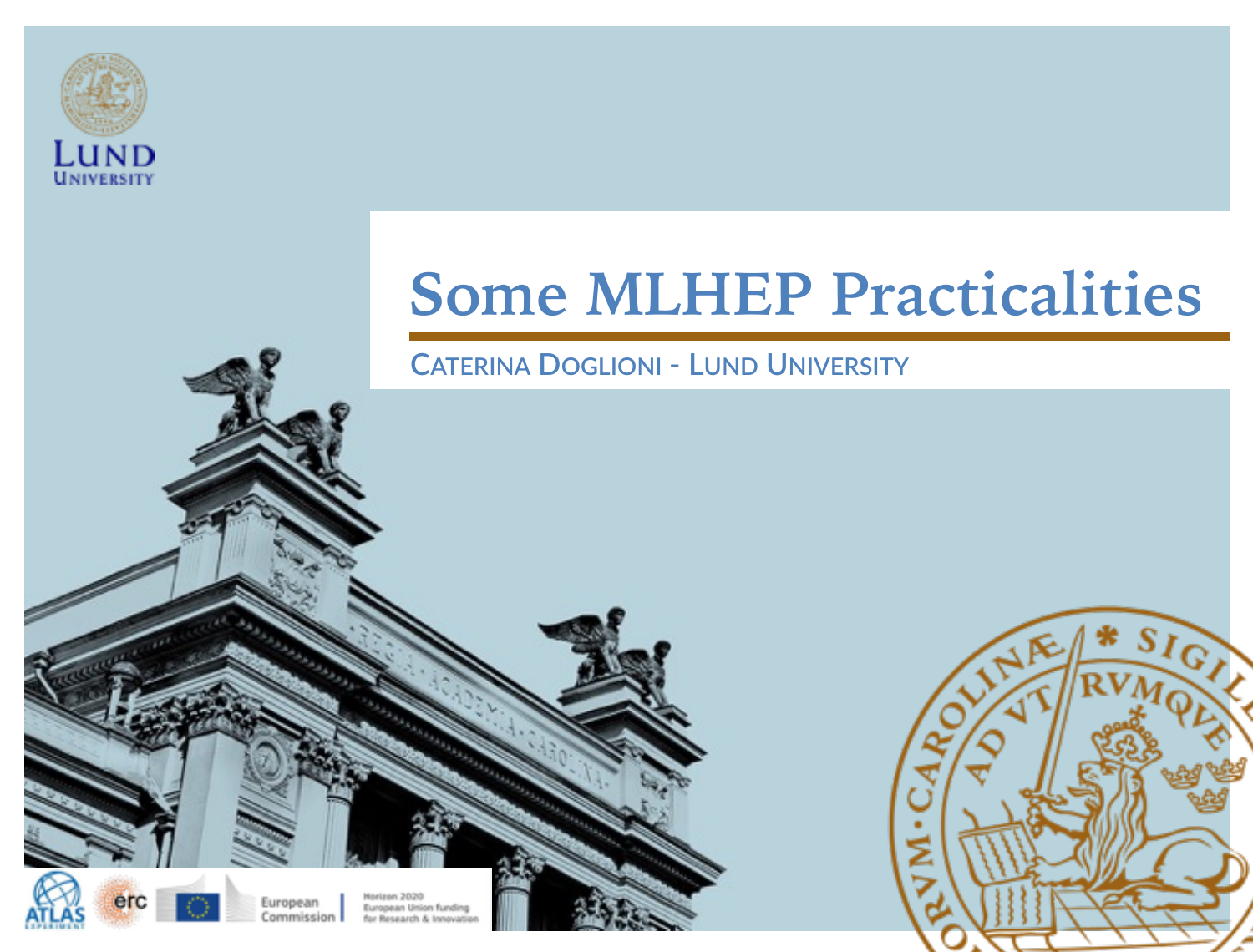# **Why Lund?**

• MLHEP is a satellite event of the LHCP conference



#### **<http://deepdreamgenerator.com>**



• Actual conference poster



**UNIVERSITY**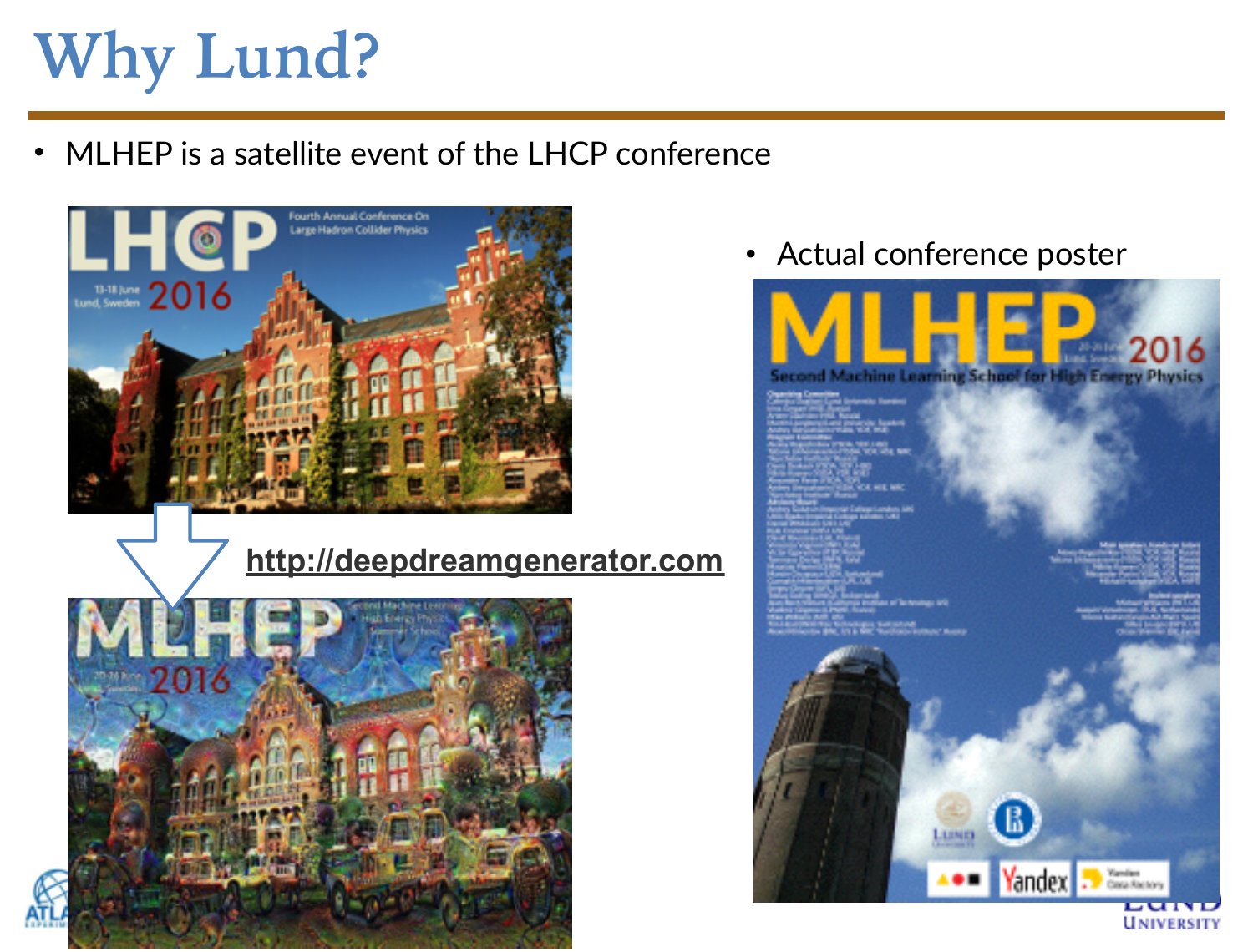#### **In case of emergency**

- Fire alarm gathering point: outside this building
- For more minor emergencies:
	- Caterina Doglioni +46760975734
	- Martin Ljunggren +46707971854



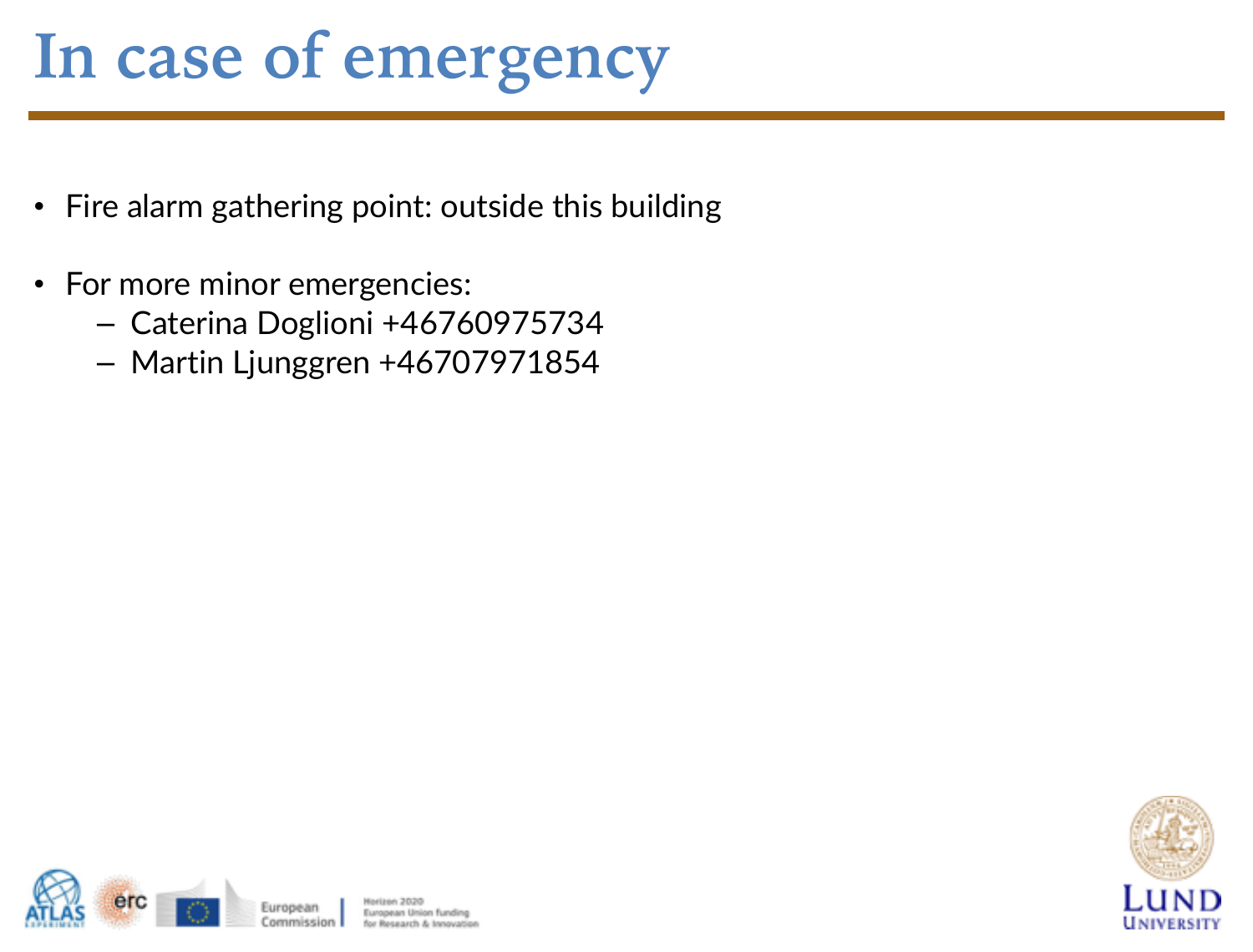# **MLHEP social program**

- **Tonight there's the opening dinner** 
	- Not included in the school fee bring cash/card
	- It's in [Stadtsparkcafeet](http://www.stadsparkscafeet.se): we will walk there after the lecture
- **Friday is Midsummer** 
	- it's the biggest holiday in Sweden
	- we plan to celebrate it in a natural park near Lund,<http://skrylle.se/midsommar/>
		- » we will take the local bus (ticket ~10 EUR), leaving at 10 am from the hostel
		- » take a packed lunch with you: maybe herring and Wasa crackers?
		- » want to go by bike (you'll have to rent one) let me know!
		- » bring an umbrella it is not Midsummer if it does not rain
	- if you prefer to do something on your own, check [the social program page](https://indico.cern.ch/event/497368/page/7425-social-programme)
	- it also means a lot of places are closed
		- » which means you either go to Copenhagen or Malmo or plan for food in advance (kitchens + ICA supermarket, open 7-22 on Thu or 7-13 on Fri)
- **The school dinner is on Saturday** 
	- Included in the school fee with one drink
	- It's in [Vin&Tapas bar](http://vintapasbar.se): more info about timing later on this week



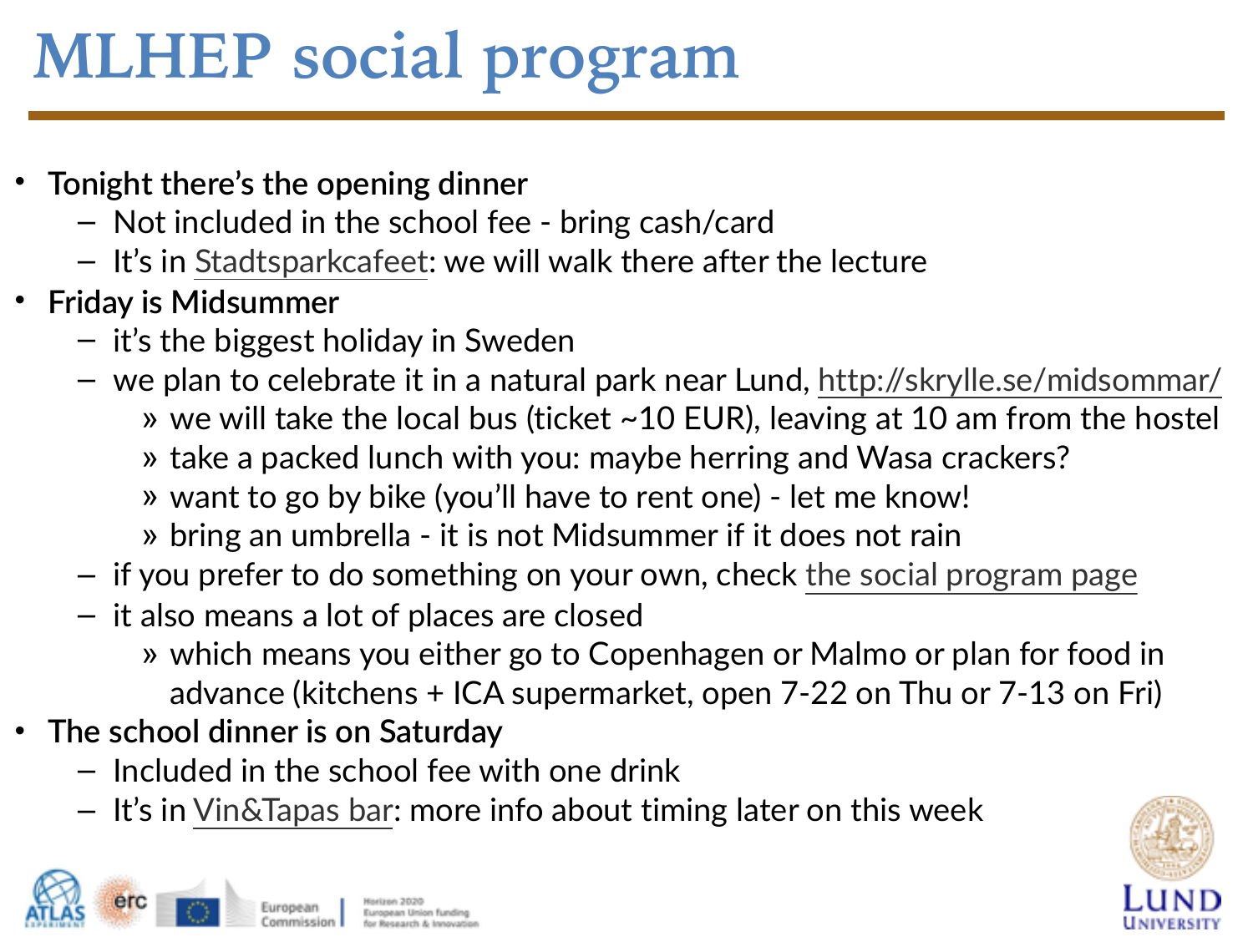## **What to do (where to eat) in Lund**

- [List of places to eat in the centre of Lund on indico: https://indico.cern.ch/event/](https://indico.cern.ch/event/497368/page/7426-food-and-drinks) 497368/page/7426-food-and-drinks
- Other possibly faster places, closer to here:
	- Gron&Gott <http://helsingkrona.grontogott.se/kontakt>
	- LUX library, but not 100% sure cafe is open: [link to google maps,](https://www.google.com/maps?ll=55.709869,13.200154&z=16&t=m&hl=en-US&gl=SE&mapclient=embed&q=Helgonav%C3%A4gen+3+223+62+Lund) on the way towards the centre anyways
	- Sofiagrillen (some say this is the most typical Swedish food if you order the sauce with prawns): [link to google maps](https://www.google.se/maps/place/Sofia+Grillen/@55.7151985,13.1989199,15z/data=!4m2!3m1!1s0x0:0x8a979c42d82d1f53?sa=X&ved=0ahUKEwitoN3UibXNAhXJ6CwKHYNUBl4Q_BIIgwEwCw)
- Tipping in Sweden:
	- At restaurants, a service charge is included in the bill, but a small gratuity is expected for evening meals.
	- Source: http://www.visitsweden.com/sweden/Sweden-Facts/How-you-dothings-in-Sweden/Tipping/